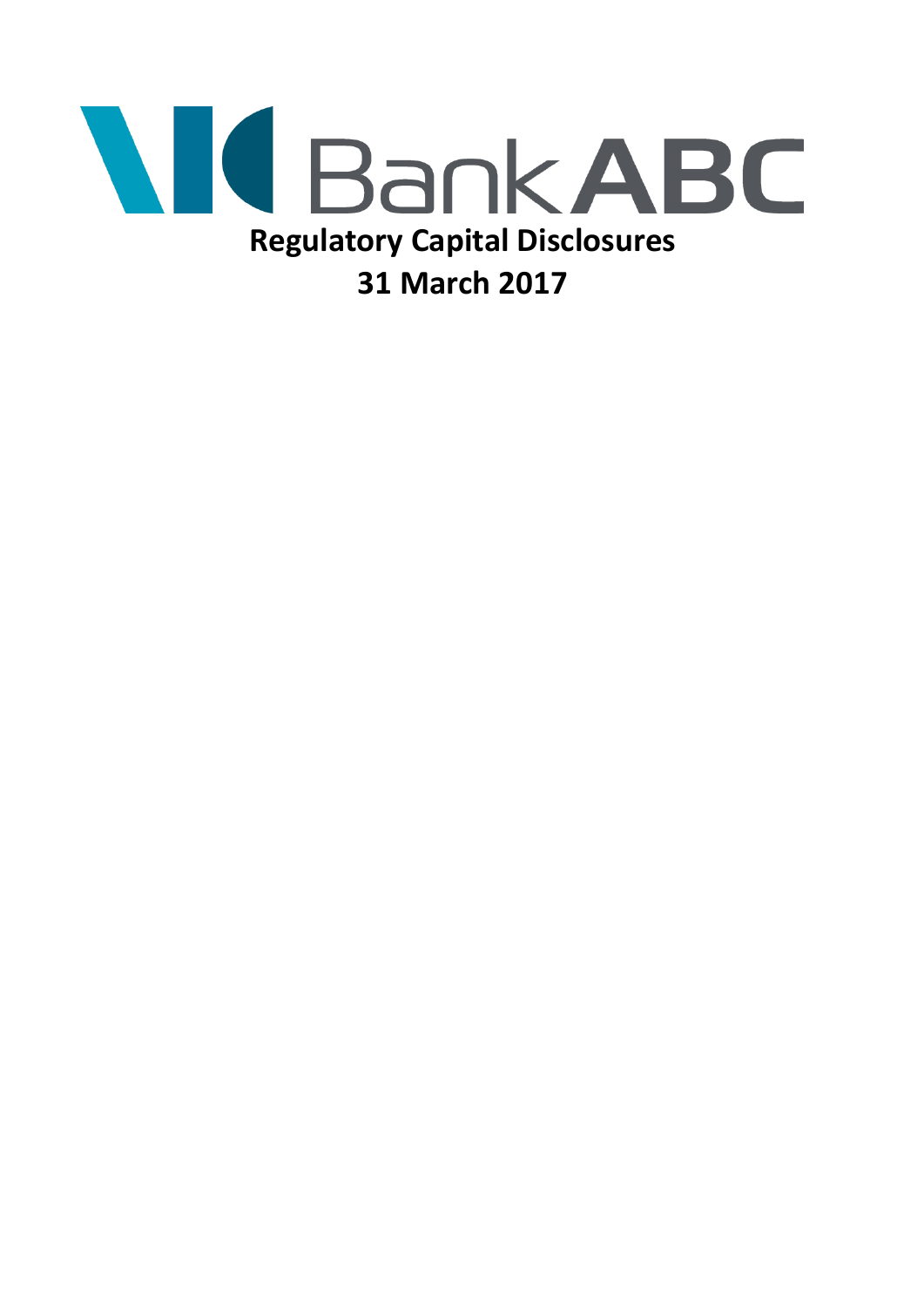### **PD 2 : Reconciliation of regulatory capital**

#### **i) Step 1: Disclosure of Balance Sheet under Regulatory scope of Consolidation**

|                                                                 |                                                                    | <b>US\$ million</b>                    |
|-----------------------------------------------------------------|--------------------------------------------------------------------|----------------------------------------|
|                                                                 | <b>Balance sheet</b><br>as in published<br>financial<br>statements | <b>Consolidated</b><br><b>PIR data</b> |
| Liquid funds                                                    | 2,030                                                              |                                        |
| Cash and balances at central banks                              |                                                                    | 2,294                                  |
| Placements with banks and similar financial institutions        | 3,777                                                              | 5,251                                  |
| Reverse repurchase agreements and other similar secured lending | 1,738                                                              |                                        |
| Financial assets at fair value through P&L                      | 944                                                                | 944                                    |
| Non-trading securities                                          | 5,414                                                              | 5,414                                  |
| Loans and advances                                              | 14,760                                                             | 14,954                                 |
| Investment properties                                           |                                                                    |                                        |
| Interest receivable                                             | 416                                                                | 416                                    |
| Other assets                                                    | 1,225                                                              | 1,201                                  |
| Investments in associates and joint ventures                    |                                                                    | 20                                     |
| Goodwill and intangible assets                                  |                                                                    | 4                                      |
| Property, plant and equipment                                   | 109                                                                | 109                                    |
| <b>TOTAL ASSETS</b>                                             | 30,413                                                             | 30,607                                 |
| Deposits from banks                                             | 4,743                                                              | 8,899                                  |
| Deposits from customers                                         | 15,369                                                             | 11,213                                 |
| Certificate of deposits issued                                  | 37                                                                 | 37                                     |
| Repurchase agreements and other similar secured borrowing       | 192                                                                | 192                                    |
| Interest payable                                                | 377                                                                | 377                                    |
| <b>Taxation</b>                                                 | 91                                                                 |                                        |
| <b>Other liabilities</b>                                        | 1,248                                                              | 1,339                                  |
| Term notes, bonds and other term financing                      | 4,055                                                              | 3,551                                  |
| Subordinated liabilities                                        |                                                                    | 504                                    |
| <b>TOTAL LIABILITIES</b>                                        | 26,112                                                             | 26,112                                 |
| Paid-in share capital                                           | 3,110                                                              | 3,110                                  |
| Reserves                                                        | 723                                                                | 723                                    |
| Non - controlling interest                                      | 468                                                                | 468                                    |
| Collective impairment provision                                 |                                                                    | 194                                    |
| <b>TOTAL SHAREHOLDERS' EQUITY</b>                               | 4,301                                                              | 4,495                                  |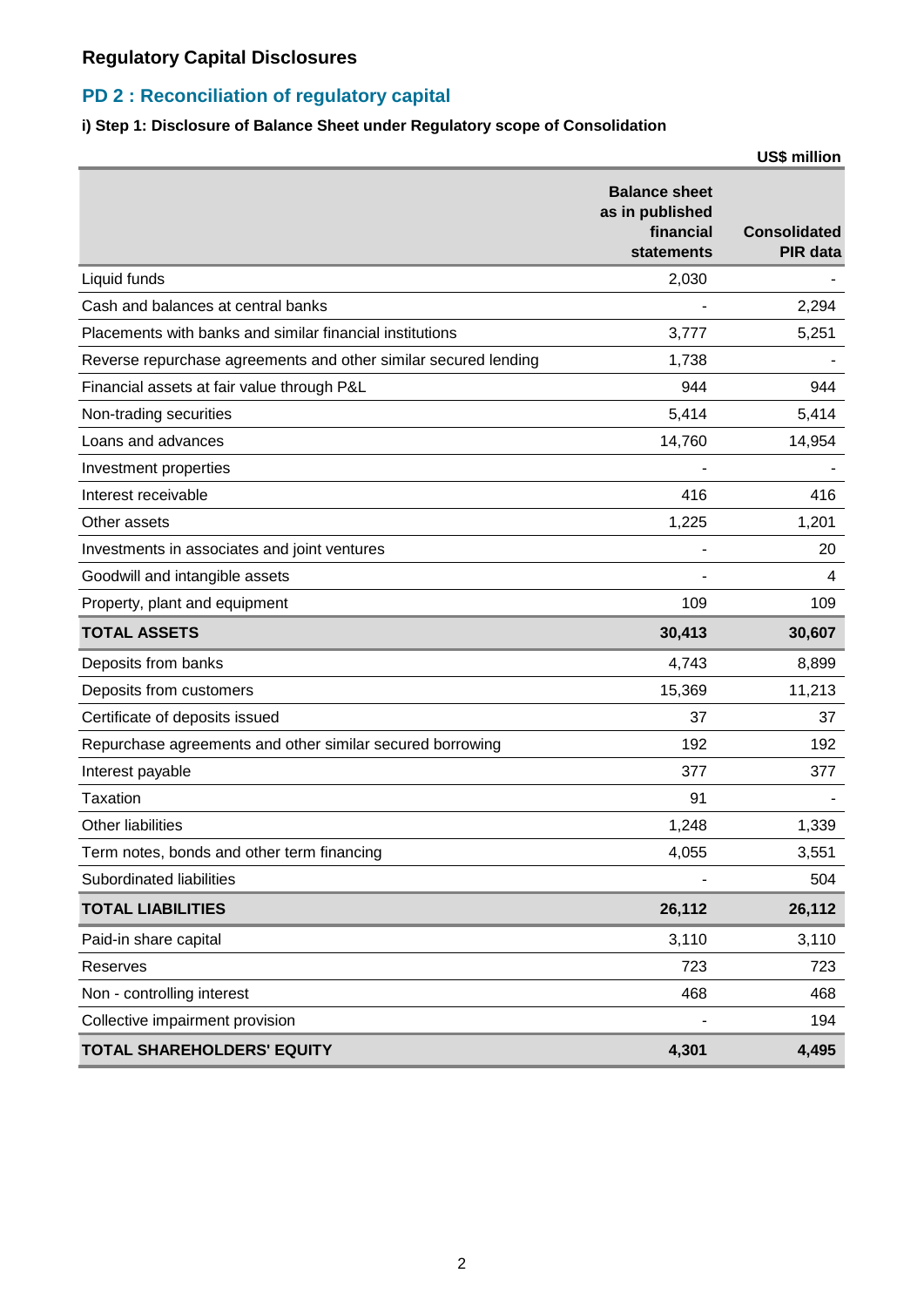### **PD 2 : Reconciliation of regulatory capital (continued)**

#### **ii) Step 2: Expansion of the Balance Sheet under Regulatory scope of Consolidation**

|                                                                                                                   |                                                                              |                                 | <b>US\$ million</b> |
|-------------------------------------------------------------------------------------------------------------------|------------------------------------------------------------------------------|---------------------------------|---------------------|
| <b>ASSETS</b>                                                                                                     | <b>Balance sheet</b><br>as in<br>published<br>financial<br><b>statements</b> | <b>Consolidated</b><br>PIR data | <b>Reference</b>    |
| Liquid funds                                                                                                      | 2,030                                                                        |                                 |                     |
| Cash and balances at central banks                                                                                |                                                                              | 2,294                           |                     |
| Placements with banks and similar financial institutions                                                          | 3,777                                                                        | 5,251                           |                     |
| Reverse repurchase agreements and other similar secured<br>lending                                                | 1,738                                                                        |                                 |                     |
| Financial assets at fair value through P&L                                                                        | 944                                                                          | 944                             |                     |
| Loans and advances                                                                                                | 14,760                                                                       | 14,954                          |                     |
| Non-trading securities                                                                                            | 5,414                                                                        | 5,414                           |                     |
| Of which investment NOT exceeding regulatory threshold                                                            | 5,414                                                                        | 5,414                           |                     |
| Interest receivable                                                                                               | 416                                                                          | 416                             |                     |
| Other assets                                                                                                      | 1,225                                                                        | 1,201                           |                     |
| Of which deferred tax assets arising from carryforwards of<br>unused tax losses, unused tax credits and all other |                                                                              | 5                               | f                   |
| Of which deferred tax assets arising from temporary<br>differences                                                |                                                                              | 109                             |                     |
| Investments in associates and joint ventures                                                                      |                                                                              | 20                              |                     |
| Of which Significant investment exceeding regulatory threshold                                                    |                                                                              |                                 |                     |
| Of which Significant investment NOT exceeding regulatory<br>threshold                                             |                                                                              | 20                              |                     |
| Goodwill and intangible assets                                                                                    |                                                                              | 4                               |                     |
| Of which goodwill                                                                                                 |                                                                              |                                 |                     |
| Of which other intangibles (excluding MSRs) phased in at 60%                                                      |                                                                              | 3                               | e                   |
| Of which MSRs                                                                                                     |                                                                              |                                 |                     |
| Property, plant and equipment                                                                                     | 109                                                                          | 109                             |                     |
| <b>TOTAL ASSETS</b>                                                                                               | 30,413                                                                       | 30,607                          |                     |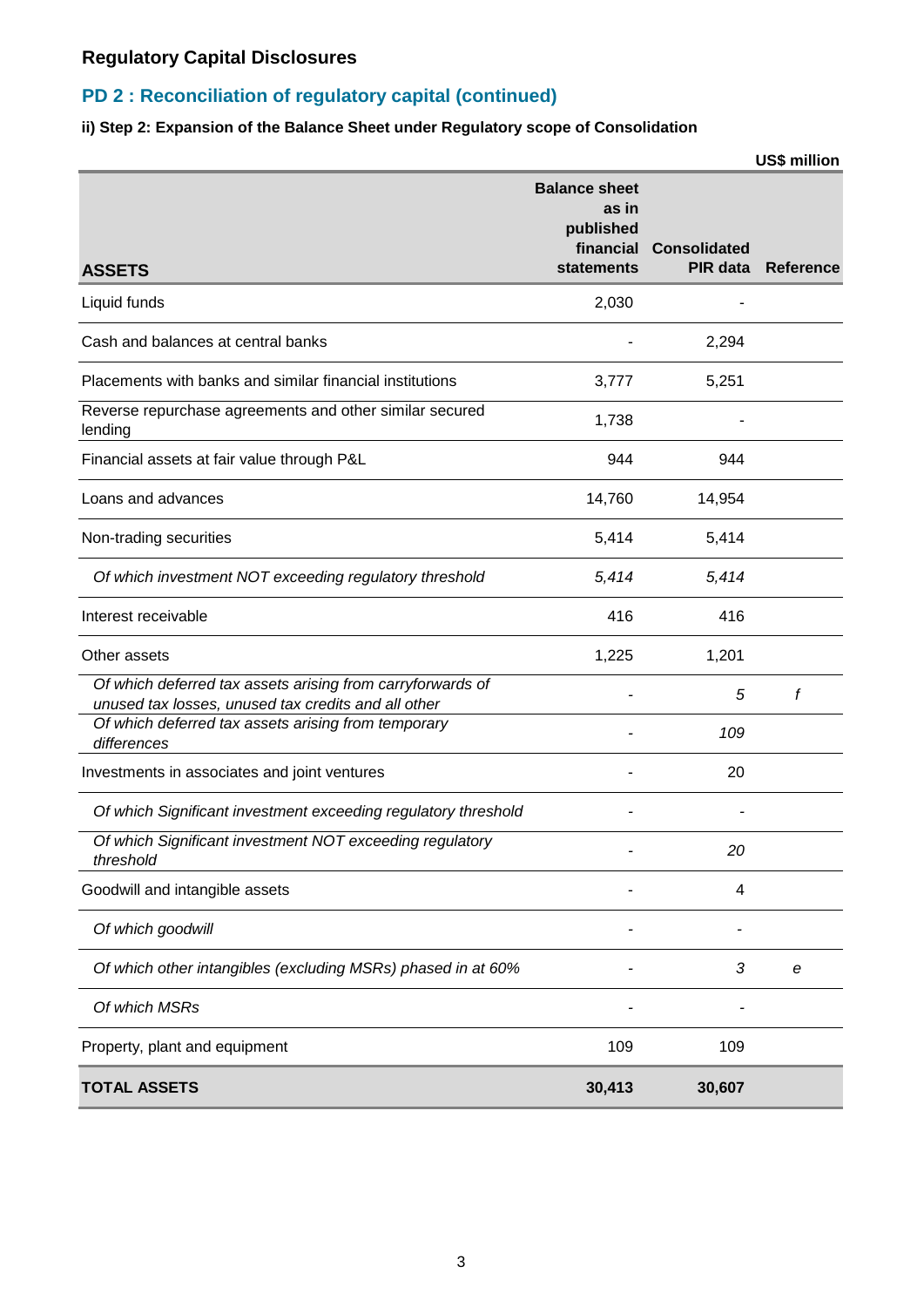### **PD 2 : Reconciliation of regulatory capital (continued)**

#### **ii) Step 2: Expansion of the Balance Sheet under Regulatory scope of Consolidation (continued)**

|                                                           |                                                         |                     | US\$ million     |
|-----------------------------------------------------------|---------------------------------------------------------|---------------------|------------------|
|                                                           | <b>Balance sheet</b><br>as in<br>published<br>financial | <b>Consolidated</b> |                  |
| <b>LIABILITIES &amp; SHAREHOLDERS' EQUITY</b>             | statements                                              | PIR data            | <b>Reference</b> |
| Deposits from banks                                       | 4,743                                                   | 8,899               |                  |
| Deposits from customers                                   | 15,369                                                  | 11,213              |                  |
| Certificate of deposits issued                            | 37                                                      | 37                  |                  |
| Repurchase agreements and other similar secured borrowing | 192                                                     | 192                 |                  |
| Interest payable                                          | 377                                                     | 377                 |                  |
| <b>Taxation</b>                                           | 91                                                      |                     |                  |
| Other liabilities                                         | 1,248                                                   | 1,339               |                  |
| Term notes, bonds and other term financing                | 4,055                                                   | 3,551               |                  |
| Subordinated liabilities                                  |                                                         | 504                 |                  |
| Of which amount eligible for TII                          |                                                         | 89                  | h                |
| Of which amount Ineligible                                |                                                         | 415                 |                  |
| <b>TOTAL LIABILITIES</b>                                  | 26,112                                                  | 26,112              |                  |
| Paid-in share capital                                     | 3,110                                                   | 3,110               |                  |
| Of which form part of CET1                                |                                                         |                     |                  |
| <b>Ordinary Share Capital</b>                             | 3,110                                                   | 3,110               | a                |
| Reserves                                                  | 723                                                     | 723                 |                  |
| Of which form part of CET1                                |                                                         |                     |                  |
| Retained earnings/(losses) brought forward                | 765                                                     | 765                 | b                |
| Net profit for the current period                         | 50                                                      | 50                  | c <sub>1</sub>   |
| Legal reserve                                             | 462                                                     | 462                 | c2               |
| General (disclosed) reserves                              | 100                                                     | 100                 | c <sub>3</sub>   |
| Fx translation adjustment                                 | (605)                                                   | (605)               | c4               |
| Cumulative changes in fair value                          | (14)                                                    | (14)                | c5               |
| Pension fund reserve                                      | (35)                                                    | (35)                | c6               |
| Non - controlling interest                                | 468                                                     | 468                 |                  |
| Of which amount eligible for CETI                         |                                                         | 268                 | d                |
| Of which amount eligible for ATI                          |                                                         | 53                  | g                |
| Of which amount eligible for TII                          |                                                         |                     |                  |
| Of which amount ineligible                                |                                                         | 147                 |                  |
| Collective impairment provision                           |                                                         | 194                 |                  |
| Of which amount eligible for TII (Maximum 1.25% of RWA)   |                                                         | 194                 | i                |
| Of which amount Ineligible                                |                                                         |                     |                  |
| TOTAL SHAREHOLDERS' EQUITY                                | 4,301                                                   | 4,495               |                  |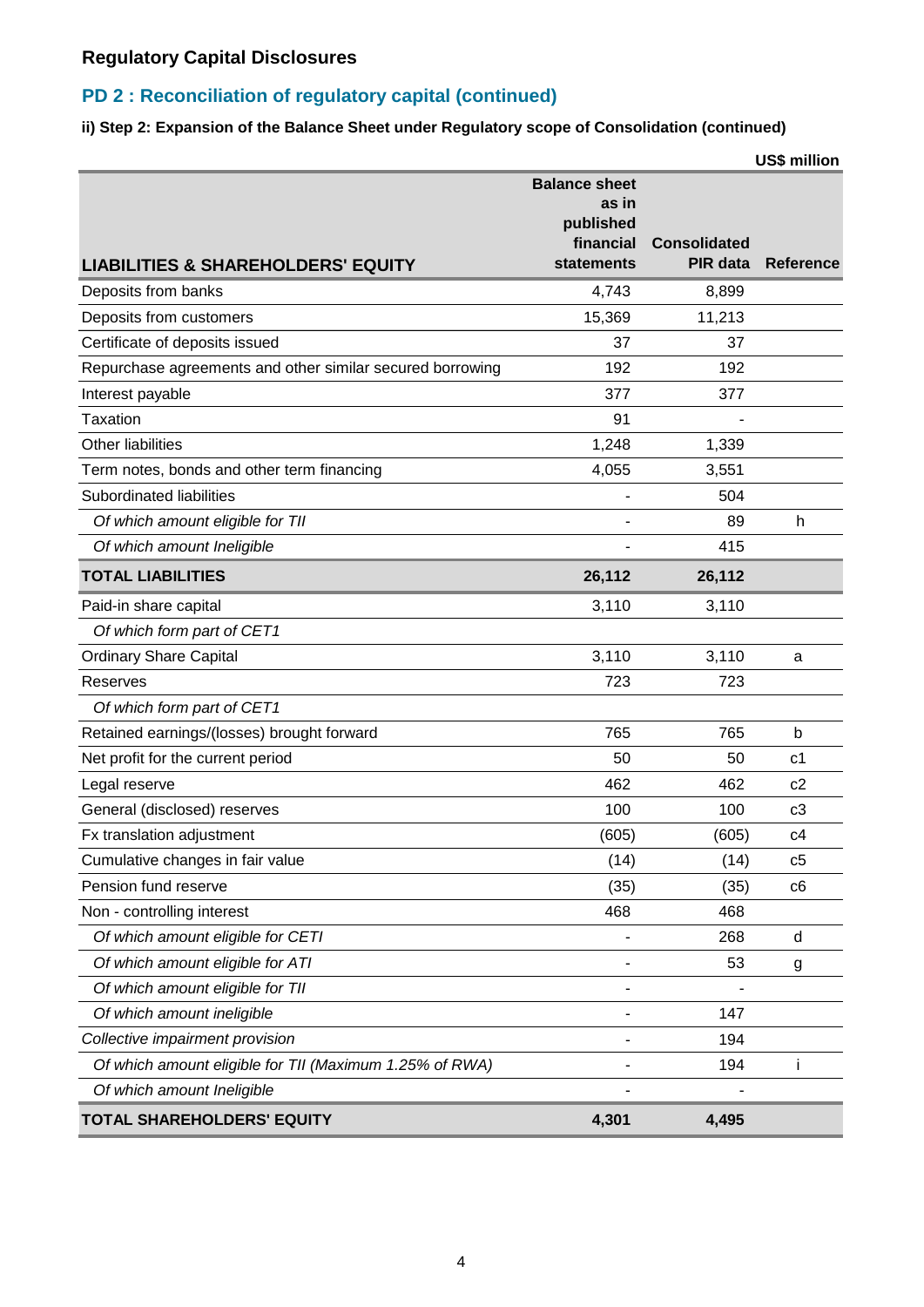#### **PD 3 : Main features of regulatory capital instruments**

**Disclosure template for main features of regulatory capital instruments**

|    | sistiosure template for main reatures or regulatory capital mstrumen                           |                                                       |                                              |                                                                                   |
|----|------------------------------------------------------------------------------------------------|-------------------------------------------------------|----------------------------------------------|-----------------------------------------------------------------------------------|
| 1  | Issuer                                                                                         | <b>Arab Banking Corporation</b>                       | <b>Arab Banking Corporation</b>              | <b>Banco ABC Brasil</b>                                                           |
| 2  | Unique identifier                                                                              | <b>ABC</b>                                            | EG2959302 - XS0293688304;<br>CBB FIL 64/2006 | EI2084396 - USP0763MBW03;<br><b>Brazilian Central Bank CMN</b><br>Resolution 3444 |
| 3  | Governing law(s) of the instrument                                                             | Laws of Bahrain                                       | Laws of Bahrain                              | Laws of the Federative<br>republic of Brazil                                      |
|    | <b>Regulatory treatment</b>                                                                    |                                                       |                                              |                                                                                   |
| 4  | <b>Transitional CBB rules</b>                                                                  | Common Equity Tier 1                                  | Not applicable                               | <b>NA</b>                                                                         |
| 5  | Post-transitional CBB rules                                                                    | Common Equity Tier 1                                  | Tier <sub>2</sub>                            | Tier <sub>2</sub>                                                                 |
| 6  | Eligible at solo/group/group & solo                                                            | Group & Solo                                          | Group & Solo                                 | Group                                                                             |
| 7  | Instrument type (types to be specified by each jurisdiction)                                   | Common equity shares                                  | Subordinated debt                            | Subordinated debt                                                                 |
| 8  | Amount recognised in regulatory capital (Currency in mil, as of<br>most recent reporting date) | US\$ 3,110                                            | US\$ nil                                     | US\$ 89                                                                           |
| 9  | Par value of instrument                                                                        |                                                       | 1000                                         | 1000                                                                              |
| 10 | Accounting classification                                                                      | Shareholders equity                                   | Liability- Amortised cost                    | Liability- Amortised cost                                                         |
| 11 | Original date of issuance                                                                      | Various                                               | 4-Apr-07                                     | 4-Aug-10                                                                          |
| 12 | Perpetual or dated                                                                             | Perpetual                                             | Dated                                        | Dated                                                                             |
| 13 | Original maturity date                                                                         | No maturity                                           | 4-Apr-17                                     | 4-Aug-20                                                                          |
| 14 | Issuer call subject to prior supervisory approval                                              | Yes                                                   | Yes                                          | No                                                                                |
| 15 | Optional call date, contingent call dates and redemption<br>amount                             | <b>NA</b>                                             | 7 April 15 @ 100                             | <b>No</b>                                                                         |
| 16 | Subsequent call dates, if applicable                                                           | <b>NA</b>                                             | <b>NA</b>                                    | <b>NA</b>                                                                         |
|    | Coupons / dividends                                                                            |                                                       |                                              |                                                                                   |
| 17 | Fixed or floating dividend/coupon                                                              | Floating (Dividend as decided<br>by the shareholders) | Floating                                     | Fixed                                                                             |
| 18 | Coupon rate and any related index                                                              | <b>NA</b>                                             | 3M Libor+135bps                              | 7.875                                                                             |
| 19 | Existence of a dividend stopper                                                                | <b>NA</b>                                             | <b>No</b>                                    | No                                                                                |
|    |                                                                                                |                                                       |                                              |                                                                                   |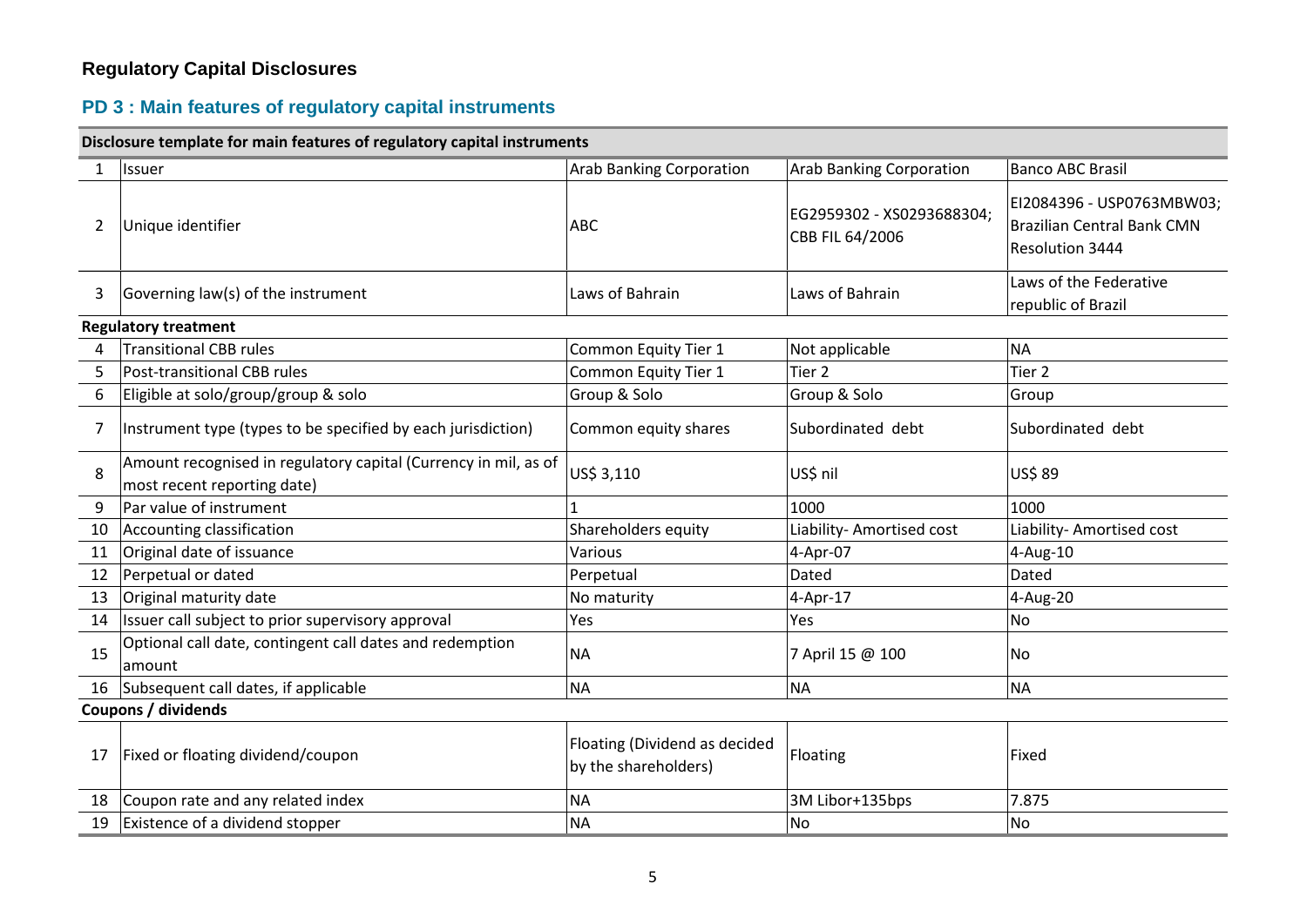# **PD 3 : Main features of regulatory capital instruments (continued)**

|    | Disclosure template for main features of regulatory capital instruments                                          |                                                                                                 |                                                                                            |                               |  |  |
|----|------------------------------------------------------------------------------------------------------------------|-------------------------------------------------------------------------------------------------|--------------------------------------------------------------------------------------------|-------------------------------|--|--|
| 20 | Fully discretionary, partially discretionary or mandatory                                                        | Fully discretionary                                                                             | Mandatory                                                                                  | Mandatory                     |  |  |
| 21 | Existence of step up or other incentive to redeem                                                                | No                                                                                              | <b>No</b>                                                                                  | <b>No</b>                     |  |  |
| 22 | Non-cumulative or cumulative                                                                                     | <b>NA</b>                                                                                       | Non-cumulative                                                                             | Non-cumulative                |  |  |
| 23 | Convertible or non-convertible                                                                                   | <b>NA</b>                                                                                       | Non-convertible                                                                            | Non-convertible               |  |  |
| 24 | If convertible, conversion trigger (s)                                                                           | <b>NA</b>                                                                                       | <b>NA</b>                                                                                  | <b>NA</b>                     |  |  |
| 25 | If convertible, fully or partially                                                                               | <b>NA</b>                                                                                       | <b>NA</b>                                                                                  | <b>NA</b>                     |  |  |
| 26 | If convertible, conversion rate                                                                                  | <b>NA</b>                                                                                       | <b>NA</b>                                                                                  | <b>NA</b>                     |  |  |
| 27 | If convertible, mandatory or optional conversion                                                                 | <b>NA</b>                                                                                       | <b>NA</b>                                                                                  | <b>NA</b>                     |  |  |
| 28 | If convertible, specify instrument type convertible into                                                         | <b>NA</b>                                                                                       | <b>NA</b>                                                                                  | <b>NA</b>                     |  |  |
| 29 | If convertible, specify issuer of instrument it converts into                                                    | <b>NA</b>                                                                                       | <b>NA</b>                                                                                  | <b>NA</b>                     |  |  |
| 30 | Write-down feature                                                                                               | <b>No</b>                                                                                       | No                                                                                         | <b>No</b>                     |  |  |
| 31 | If write-down, write-down trigger(s)                                                                             | <b>NA</b>                                                                                       | <b>NA</b>                                                                                  | <b>NA</b>                     |  |  |
| 32 | If write-down, full or partial                                                                                   | <b>NA</b>                                                                                       | <b>NA</b>                                                                                  | <b>NA</b>                     |  |  |
| 33 | If write-down, permanent or temporary                                                                            | <b>NA</b>                                                                                       | <b>NA</b>                                                                                  | <b>NA</b>                     |  |  |
| 34 | If temporary write-down, description of write-up mechanism                                                       | <b>NA</b>                                                                                       | <b>NA</b>                                                                                  | <b>NA</b>                     |  |  |
| 35 | Position in subordination hierarchy in liquidation (specify<br>instrument type immediately senior to instrument) | Subordinated to all depositors<br>and creditors (including<br>subordinated debt) of the<br>Bank | Subordinated to all depositors Subordinated to all depositors<br>and creditors of the Bank | and creditors of the bank     |  |  |
| 36 | Non-compliant transitioned features                                                                              | No                                                                                              | Yes                                                                                        | Yes                           |  |  |
| 37 | If yes, specify non-compliant features                                                                           | <b>NA</b>                                                                                       | Non Viability Loss Absorption                                                              | Non Viability Loss Absorption |  |  |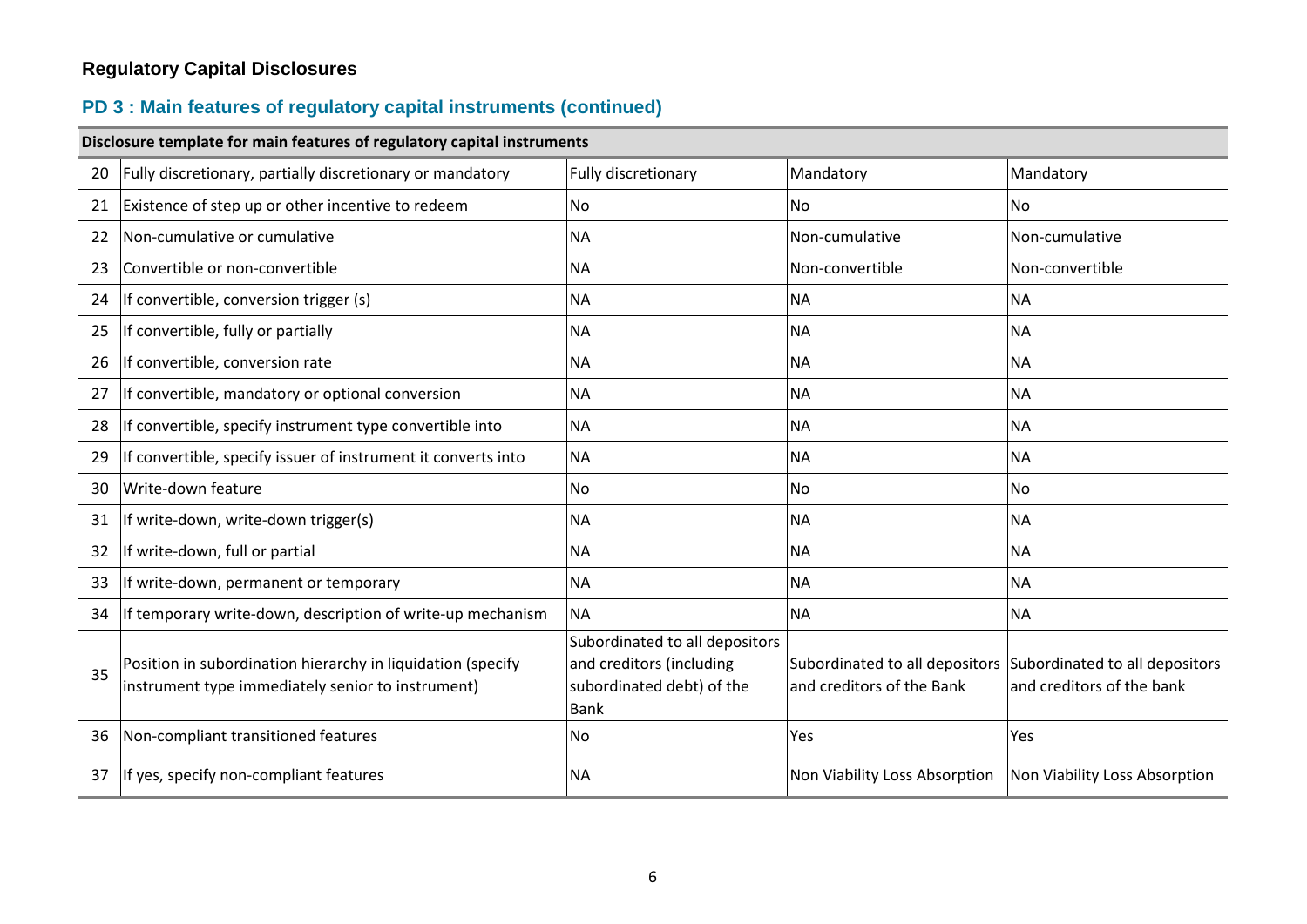## **PD 4: Capital composition disclosure template**

|                |                                                                                                                                                                                                                                                                                 |                               |                                                                            | <b>US\$ million</b>      |
|----------------|---------------------------------------------------------------------------------------------------------------------------------------------------------------------------------------------------------------------------------------------------------------------------------|-------------------------------|----------------------------------------------------------------------------|--------------------------|
|                | Basel III Common disclosure template (For transition period<br>from 1 January 2015 to 31 December 2018)                                                                                                                                                                         | PIR as on<br>31 March<br>2017 | <b>Amounts</b><br><b>Subject To</b><br><b>Pre-2015</b><br><b>Treatment</b> | <b>Reference</b>         |
|                | <b>Common Equity Tier 1 capital: instruments and reserves</b>                                                                                                                                                                                                                   |                               |                                                                            |                          |
| 1              | Directly issued qualifying common share capital (and equivalent<br>for non-joint stock companies) plus related stock surplus                                                                                                                                                    | 3,110                         |                                                                            | a                        |
| $\overline{2}$ | Retained earnings                                                                                                                                                                                                                                                               | 765                           | $\blacksquare$                                                             | b                        |
| 3              | Reserves                                                                                                                                                                                                                                                                        | (7)                           |                                                                            | $c1+c2+c3+c$<br>$4 + c5$ |
| 4              | Not applicable                                                                                                                                                                                                                                                                  |                               |                                                                            |                          |
| 5              | Common share capital issued by subsidiaries and held by third<br>parties (amount allowed in group CET1)                                                                                                                                                                         | 268                           | 89                                                                         | d                        |
| 6              | Common Equity Tier 1 capital before regulatory adjustments                                                                                                                                                                                                                      | 4,136                         |                                                                            |                          |
|                | <b>Common Equity Tier 1 capital: regulatory adjustments</b>                                                                                                                                                                                                                     |                               |                                                                            |                          |
| $\overline{7}$ | Prudential valuation adjustments                                                                                                                                                                                                                                                |                               |                                                                            |                          |
| 8              | Goodwill (net of related tax liability)                                                                                                                                                                                                                                         |                               |                                                                            |                          |
| 9              | Other intangibles other than mortgage-servicing rights (net of<br>related tax liability)                                                                                                                                                                                        | 3                             | 1                                                                          | e                        |
| 10             | Deferred tax assets that rely on future profitability excluding<br>those arising from temporary differences (net of related tax<br>liability)                                                                                                                                   | 5                             |                                                                            | f                        |
| 11             | Cash-flow hedge reserve                                                                                                                                                                                                                                                         |                               |                                                                            |                          |
| 12             | Shortfall of provisions to expected losses                                                                                                                                                                                                                                      |                               |                                                                            |                          |
| 13             | Securitisation gain on sale (as set out in paragraph 562 of<br>Basel II framework)                                                                                                                                                                                              |                               |                                                                            |                          |
| 14             | Not applicable                                                                                                                                                                                                                                                                  |                               |                                                                            |                          |
| 15             | Defined-benefit pension fund net assets                                                                                                                                                                                                                                         | 35                            | ۰                                                                          | c6                       |
| 16             | Investments in own shares (if not already netted off paid-in<br>capital on reported balance sheet)                                                                                                                                                                              |                               |                                                                            |                          |
| 17             | Reciprocal cross-holdings in common equity                                                                                                                                                                                                                                      |                               |                                                                            |                          |
| 18             | Investments in the capital of banking, financial and insurance<br>entities that are outside the scope of regulatory consolidation,<br>net of eligible short positions, where the bank does not own<br>more than 10% of the issued share capital (amount above 10%<br>threshold) |                               |                                                                            |                          |
| 19             | Significant investments in the common stock of banking,<br>financial and insurance entities that are outside the scope of<br>regulatory consolidation, net of eligible short positions (amount<br>above 10% threshold)                                                          |                               |                                                                            |                          |
| 20             | Mortgage servicing rights (amount above 10% threshold)                                                                                                                                                                                                                          |                               |                                                                            |                          |
| 21             | Deferred tax assets arising from temporary differences (amount<br>above 10% threshold, net of related tax liability)                                                                                                                                                            |                               |                                                                            |                          |
| 22             | Amount exceeding the 15% threshold                                                                                                                                                                                                                                              |                               |                                                                            |                          |
| 23             | of which: significant investments in the common stock of<br>financials                                                                                                                                                                                                          |                               |                                                                            |                          |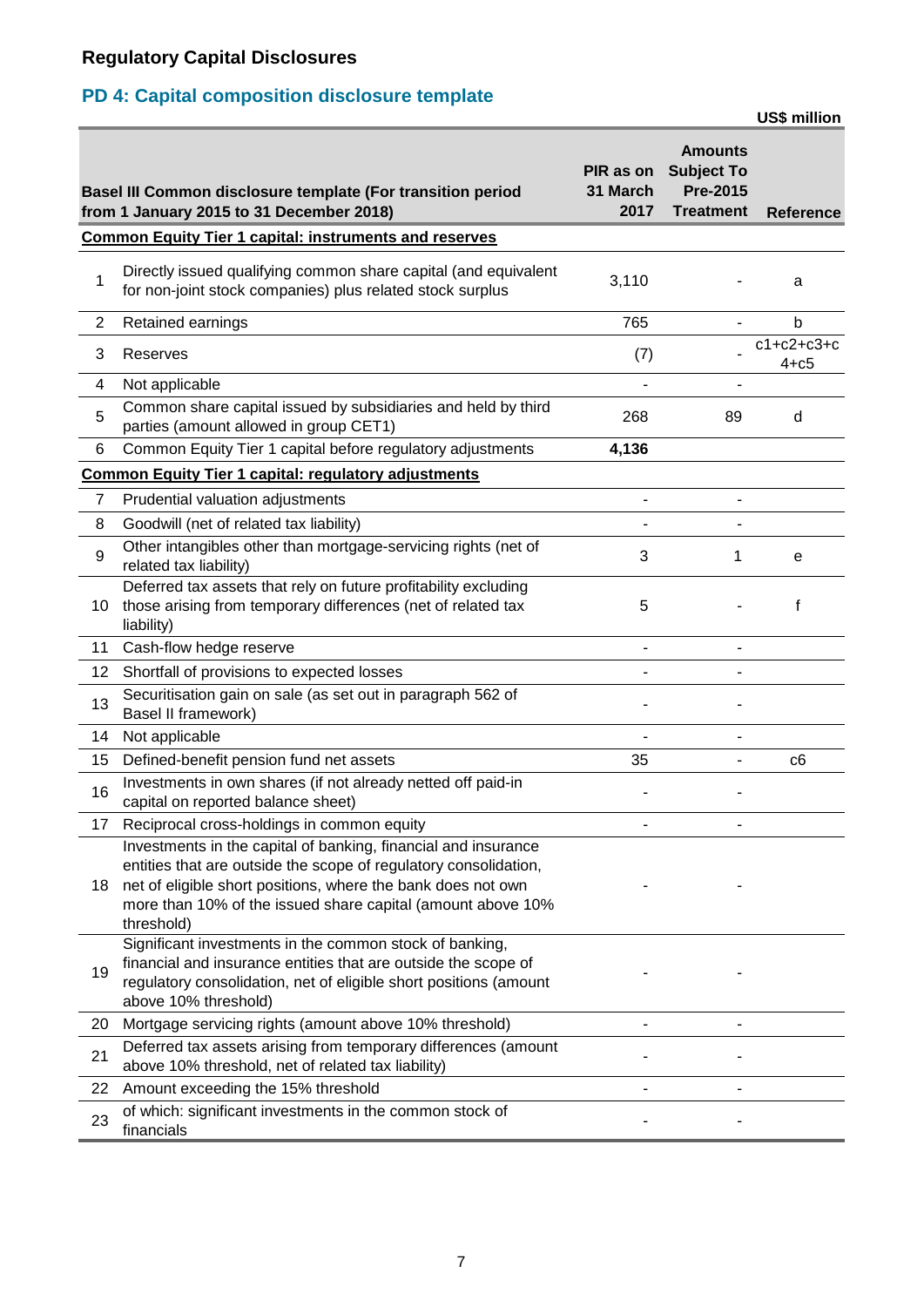## **PD 4: Capital composition disclosure template (continued)**

**US\$ million**

|    | Basel III Common disclosure template (For transition period<br>from 1 January 2015 to 31 December 2018)                                                         | PIR as on<br>31 March<br>2017 | <b>Amounts</b><br><b>Subject To</b><br><b>Pre-2015</b><br><b>Treatment</b> | Reference |
|----|-----------------------------------------------------------------------------------------------------------------------------------------------------------------|-------------------------------|----------------------------------------------------------------------------|-----------|
|    | <b>Common Equity Tier 1 capital: regulatory adjustments (continued)</b>                                                                                         |                               |                                                                            |           |
| 24 | of which: mortgage servicing rights                                                                                                                             | -                             |                                                                            |           |
| 25 | of which: deferred tax assets arising from temporary differences                                                                                                |                               |                                                                            |           |
| 26 | National specific regulatory adjustments                                                                                                                        | L,                            | $\blacksquare$                                                             |           |
|    | REGULATORY ADJUSTMENTS APPLIED TO COMMON<br>EQUITY TIER 1 IN RESPECT OF AMOUNTS SUBJECT TO<br>PRE-2015 TREATMENT                                                |                               |                                                                            |           |
|    | OF WHICH:                                                                                                                                                       |                               |                                                                            |           |
| 27 | Regulatory adjustments applied to Common Equity Tier 1 due<br>to insufficient Additional Tier 1 and Tier 2 to cover deductions                                  |                               |                                                                            |           |
| 28 | Total regulatory adjustments to Common equity Tier 1                                                                                                            | 43                            |                                                                            |           |
| 29 | <b>Common Equity Tier 1 capital (CET1)</b>                                                                                                                      | 4,093                         |                                                                            |           |
|    | <b>Additional Tier 1 capital: instruments</b>                                                                                                                   |                               |                                                                            |           |
| 30 | Directly issued qualifying Additional Tier 1 instruments plus<br>related stock surplus                                                                          |                               |                                                                            |           |
| 31 | of which: classified as equity under applicable accounting<br>standards                                                                                         |                               |                                                                            |           |
| 32 | of which: classified as liabilities under applicable accounting<br>standards                                                                                    |                               |                                                                            |           |
| 33 | Directly issued capital instruments subject to phase out from<br><b>Additional Tier 1</b>                                                                       |                               |                                                                            |           |
| 34 | Additional Tier 1 instruments (and CET1 instruments not<br>included in row 5) issued by subsidiaries and held by third<br>parties (amount allowed in group AT1) | 53                            | 9                                                                          | g         |
| 35 | of which: instruments issued by subsidiaries subject to phase<br>out                                                                                            | 9                             | 9                                                                          |           |
| 36 | Additional Tier 1 capital before regulatory adjustments                                                                                                         | 53                            |                                                                            |           |
|    | <b>Additional Tier 1 capital: regulatory adjustments</b>                                                                                                        |                               |                                                                            |           |
| 37 | Investments in own Additional Tier 1 instruments                                                                                                                |                               |                                                                            |           |
| 38 | Reciprocal cross-holdings in Additional Tier 1 instruments                                                                                                      |                               |                                                                            |           |
|    | Investments in the capital of banking, financial and insurance<br>entities that are outside the scope of regulatory consolidation,                              |                               |                                                                            |           |
| 39 | net of eligible short positions, where the bank does not own<br>more than 10% of the issued common share capital of the entity                                  |                               |                                                                            |           |
|    | (amount above 10% threshold)                                                                                                                                    |                               |                                                                            |           |
|    | Significant investments in the capital of banking, financial and                                                                                                |                               |                                                                            |           |
| 40 | insurance entities that are outside the scope of regulatory                                                                                                     |                               |                                                                            |           |
|    | consolidation (net of eligible short positions)                                                                                                                 |                               |                                                                            |           |
| 41 | National specific regulatory adjustments                                                                                                                        | ۰                             |                                                                            |           |
|    | REGULATORY ADJUSTMENTS APPLIED TO ADDITIONAL<br>TIER 1 IN RESPECT OF AMOUNTS SUBJECT TO PRE-2015<br><b>TREATMENT</b>                                            |                               |                                                                            |           |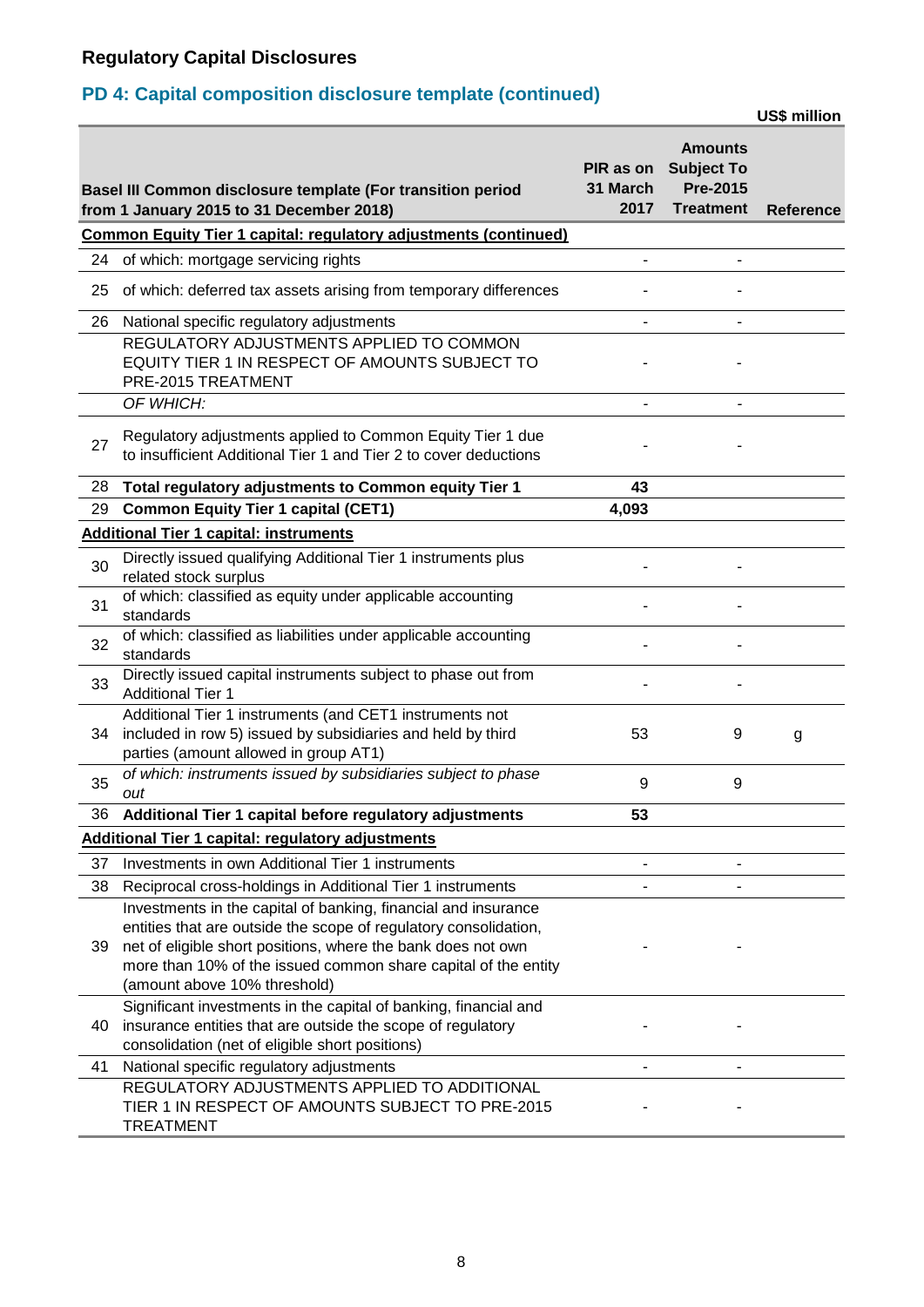## **PD 4: Capital composition disclosure template (continued)**

**US\$ million**

|    | Basel III Common disclosure template (For transition period<br>from 1 January 2015 to 31 December 2018)                                                                                                                                                                                                  | PIR as on<br>31 March<br>2017 | <b>Amounts</b><br><b>Subject To</b><br><b>Pre-2015</b><br><b>Treatment</b> | <b>Reference</b> |
|----|----------------------------------------------------------------------------------------------------------------------------------------------------------------------------------------------------------------------------------------------------------------------------------------------------------|-------------------------------|----------------------------------------------------------------------------|------------------|
|    | Additional Tier 1 capital: regulatory adjustments (continued)                                                                                                                                                                                                                                            |                               |                                                                            |                  |
|    | Of Which:                                                                                                                                                                                                                                                                                                |                               |                                                                            |                  |
| 42 | Regulatory adjustments applied to Additional Tier 1 due to<br>insufficient Tier 2 to cover deductions                                                                                                                                                                                                    |                               |                                                                            |                  |
| 43 | Total regulatory adjustments to Additional Tier 1 capital                                                                                                                                                                                                                                                |                               |                                                                            |                  |
| 44 | <b>Additional Tier 1 capital (AT1)</b>                                                                                                                                                                                                                                                                   | 53                            |                                                                            |                  |
| 45 | Tier 1 capital (T1 = CET1 + AT1)                                                                                                                                                                                                                                                                         | 4,146                         |                                                                            |                  |
|    | <b>Tier 2 capital: instruments and provisions</b>                                                                                                                                                                                                                                                        |                               |                                                                            |                  |
| 46 | Directly issued qualifying Tier 2 instruments plus related stock<br>surplus                                                                                                                                                                                                                              |                               |                                                                            |                  |
| 47 | Directly issued capital instruments subject to phase out from<br>Tier <sub>2</sub>                                                                                                                                                                                                                       |                               |                                                                            |                  |
| 48 | Tier 2 instruments (and CET1 and AT1 instruments not<br>included in rows 5 or 34) issued by subsidiaries and held by<br>third parties (amount allowed in Group Tier 2)                                                                                                                                   | 89                            |                                                                            | h                |
| 49 | of which: instruments issued by subsidiaries subject to phase<br>out                                                                                                                                                                                                                                     |                               |                                                                            |                  |
| 50 | Provisions & Reserves                                                                                                                                                                                                                                                                                    | 194                           |                                                                            | i                |
| 51 | Tier 2 capital before regulatory adjustments                                                                                                                                                                                                                                                             | 283                           |                                                                            |                  |
|    | <b>Tier 2 capital: regulatory adjustments</b>                                                                                                                                                                                                                                                            |                               |                                                                            |                  |
| 52 | Investments in own Tier 2 instruments                                                                                                                                                                                                                                                                    |                               |                                                                            |                  |
| 53 | Reciprocal cross-holdings in Tier 2 instruments                                                                                                                                                                                                                                                          |                               |                                                                            |                  |
| 54 | Investments in the capital of banking, financial and insurance<br>entities that are outside the scope of regulatory consolidation,<br>net of eligible short positions, where the bank does not own<br>more than 10% of the issued common share capital of the entity<br>(amount above the 10% threshold) |                               |                                                                            |                  |
| 55 | Significant investments in the capital banking, financial and<br>insurance entities that are outside the scope of regulatory<br>consolidation (net of eligible short positions)                                                                                                                          |                               |                                                                            |                  |
| 56 | National specific regulatory adjustments<br>REGULATORY ADJUSTMENTS APPLIED TO TIER 2 IN<br>RESPECT OF AMOUNTS SUBJECT TO PRE-2015<br><b>TREATMENT</b>                                                                                                                                                    | $\blacksquare$                |                                                                            |                  |
|    | Of which                                                                                                                                                                                                                                                                                                 |                               |                                                                            |                  |
| 57 | Total regulatory adjustments to Tier 2 capital                                                                                                                                                                                                                                                           |                               |                                                                            |                  |
| 58 | Tier 2 capital (T2)                                                                                                                                                                                                                                                                                      | 283                           |                                                                            |                  |
| 59 | Total capital (TC = $T1 + T2$ )<br>RISK WEIGHTED ASSETS IN RESPECT OF AMOUNTS                                                                                                                                                                                                                            | 4,429                         |                                                                            |                  |
|    | SUBJECT TO PRE-2015 TREATMENT                                                                                                                                                                                                                                                                            |                               |                                                                            |                  |
|    | Of Which: Intangible assets (RW @ 100%)<br>Of Which: Non Significant Investments (RW @ 100%)                                                                                                                                                                                                             | 1                             |                                                                            |                  |
|    | Of Which: Non Significant Investments (RW @ 150%)                                                                                                                                                                                                                                                        |                               |                                                                            |                  |
|    | Of Which: Significant Investments (RW @ 250%)                                                                                                                                                                                                                                                            |                               |                                                                            |                  |
| 60 | <b>Total risk weighted assets</b>                                                                                                                                                                                                                                                                        | 23,929                        |                                                                            |                  |